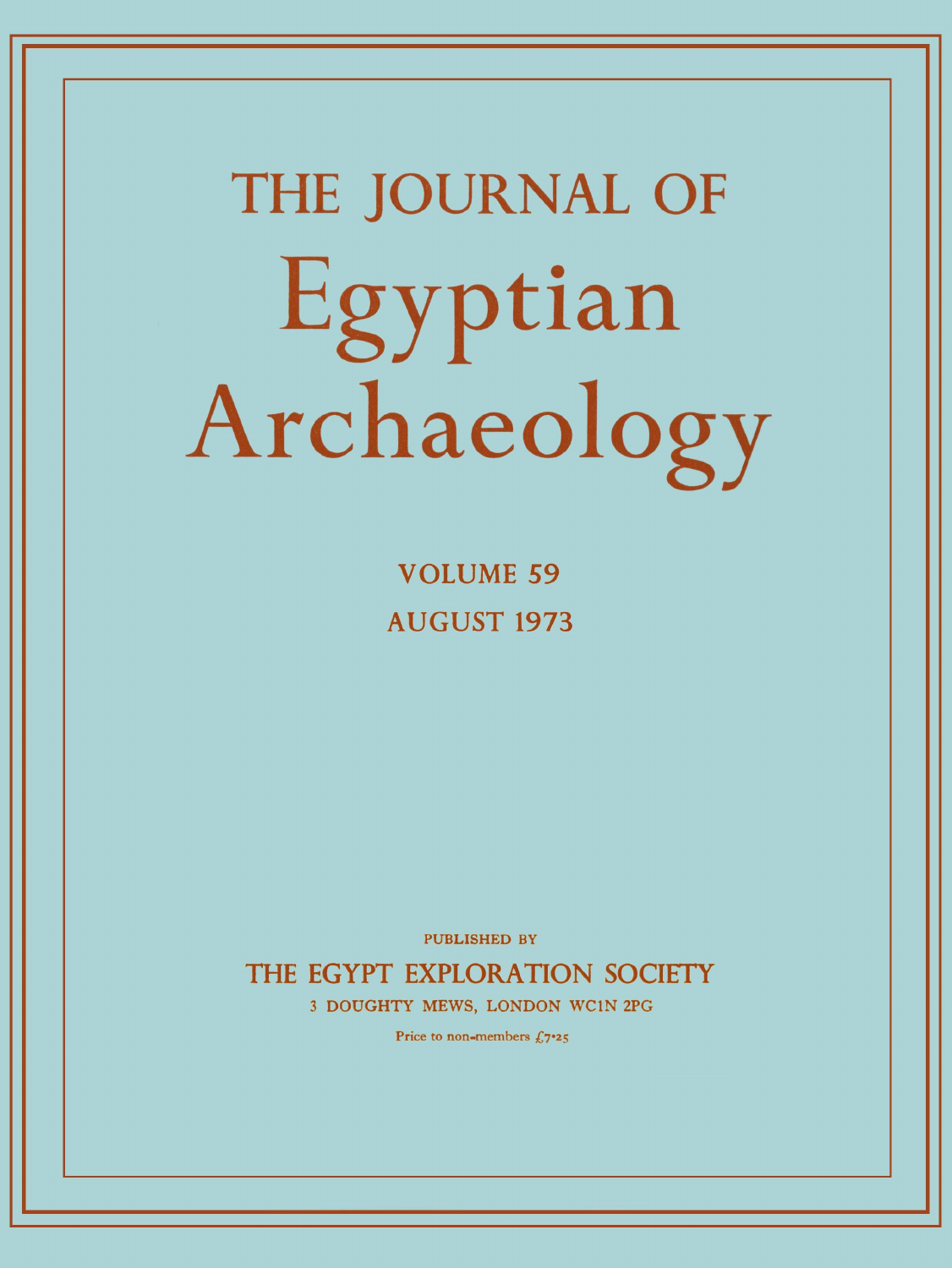# THE JOURNAL OF Egyptian Archaeology

VOLUME 59

 $\mathcal{L}^{\mathcal{L}}(\mathcal{L}^{\mathcal{L}})$  . The  $\mathcal{L}^{\mathcal{L}}(\mathcal{L}^{\mathcal{L}})$ 

**PUBLISHED BY**  THE EGYPT EXPLORATION SOCIETY 3 DOUGHTY MEWS, LONDON, WC1N 2PG

1973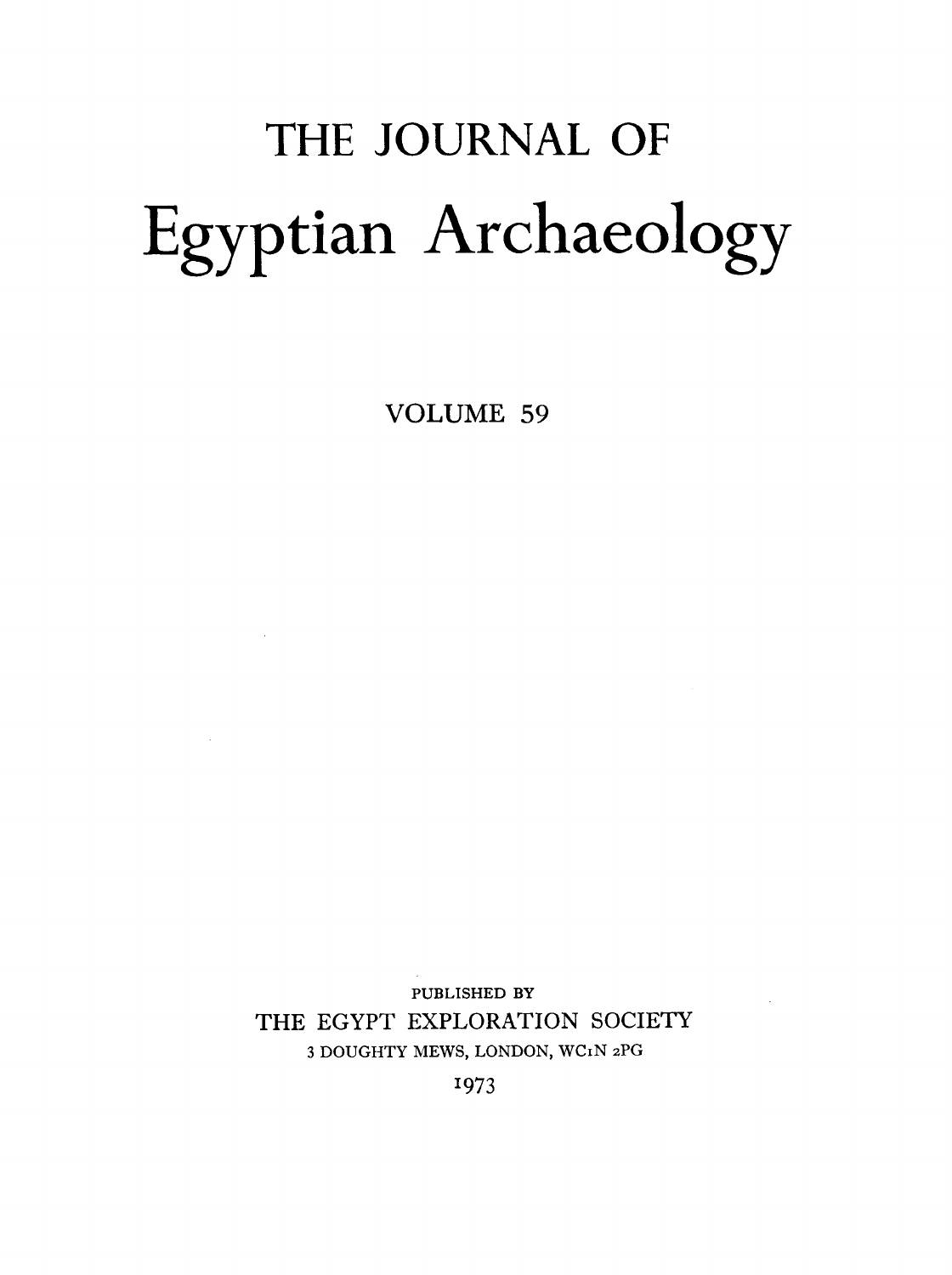#### **CONTENTS**

 $\mathcal{L}^{\text{max}}_{\text{max}}$ 

| EDITORIAL FOREWORD<br><b>Contract Contract</b>                                                                                                                                                                                                       |                                                                     |                             |                      |                            | 1                      |
|------------------------------------------------------------------------------------------------------------------------------------------------------------------------------------------------------------------------------------------------------|---------------------------------------------------------------------|-----------------------------|----------------------|----------------------------|------------------------|
| EXCAVATIONS IN THE SACRED ANIMAL NECROPOLIS AT                                                                                                                                                                                                       |                                                                     |                             |                      |                            |                        |
| NORTH SAQQÂRA, 1971-2: PRELIMINARY REPORT.<br>$\mathbf{r}$                                                                                                                                                                                           | Geoffrey T. Martin                                                  |                             |                      |                            | 5                      |
| AN INTERIM REPORT ON THE SECOND SEASON OF WORK AT                                                                                                                                                                                                    |                                                                     |                             |                      |                            |                        |
| THE TEMPLE OF OSIRIS, RULER OF ETERNITY, KARNAK                                                                                                                                                                                                      | Donald B. Redford                                                   |                             |                      |                            | 16                     |
| TOMB 100: THE DECORATED TOMB AT HIERAKONPOLIS                                                                                                                                                                                                        |                                                                     |                             |                      |                            |                        |
| CONFIRMED.<br>and the contract of the contract of<br>$\mathbf{r}$<br>$\bullet$<br>$\bullet$ . The set of $\mathcal{O}$                                                                                                                               | Joan Crowfoot Payne                                                 |                             |                      |                            | 3 <sup>1</sup>         |
| PHOTOGRAPHS OF THE DECORATED TOMB AT HIERAKON-                                                                                                                                                                                                       |                                                                     |                             |                      |                            |                        |
| POLIS.<br>$\mathcal{L}^{\mathcal{A}}$ . The contribution of the contribution of the contribution of $\mathcal{L}^{\mathcal{A}}$                                                                                                                      | Barry J. Kemp                                                       |                             |                      |                            | 36                     |
| AN OLD KINGDOM EXAMPLE OF $\hat{A}$ for Terminal Q                                                                                                                                                                                                   | Henry G. Fischer .                                                  |                             |                      |                            | 44                     |
| AMARNA CROWNS AND WIGS                                                                                                                                                                                                                               | Julia Samson.                                                       |                             |                      |                            | 47                     |
| A BUILDING DISASTER AT THE MEIDUM PYRAMID.                                                                                                                                                                                                           | K. Mendelssohn                                                      |                             |                      |                            | 60                     |
| EINIGE BEMERKUNGEN ZUR ANGABE DER ST3T-GRÖSSE AUF                                                                                                                                                                                                    |                                                                     |                             |                      |                            |                        |
| DER WEISSEN KAPELLE SESOSTRIS I<br>$\mathcal{A}^{\mathcal{A}}$ and $\mathcal{A}^{\mathcal{A}}$ and $\mathcal{A}^{\mathcal{A}}$                                                                                                                       | Erhart Graefe.                                                      |                             |                      |                            | 72                     |
| BRITISH MUSEUM WRITING BOARD 5645: THE COM-                                                                                                                                                                                                          |                                                                     |                             |                      |                            |                        |
| PLAINTS of KHA-KHEPER-RE <sup>c</sup> -SENEBU<br>$\mathbf{r}$                                                                                                                                                                                        | Gerald E. Kadish                                                    |                             |                      |                            | 77                     |
| A WHEEL HUB FROM THE TOMB OF AMENOPHIS III<br>$\mathbf{r}$                                                                                                                                                                                           | A. C. Western                                                       | $\ddot{\phantom{a}}$        |                      |                            | 9I                     |
| ZUR OPFERLISTE AMENOPHIS' IV ( $fEA$ 57, 70 f.).                                                                                                                                                                                                     | $\mathcal{L}^{\text{max}}$ , $\mathcal{L}^{\text{max}}$<br>W. Helck |                             |                      |                            | 95                     |
| THE GREAT ENCHANTRESS IN THE LITTLE GOLDEN                                                                                                                                                                                                           |                                                                     |                             |                      |                            |                        |
| SHRINE OF TUT'ANKHAMÜN<br>$\mathcal{L}(\mathbf{z})$ . The contribution of $\mathcal{L}(\mathbf{z})$                                                                                                                                                  | Kate Bosse-Griffiths                                                |                             |                      |                            | 100                    |
| THREE DOCUMENTS FROM THE REIGN OF RAMESSES III<br>$\sim$                                                                                                                                                                                             | G. A. Gaballa                                                       | $\Delta \sim 10^{-11}$      | $\ddot{\phantom{a}}$ |                            | 100                    |
| THE EVIL EYE OF APOPIS<br>$\ddot{\phantom{0}}$                                                                                                                                                                                                       | J. F. Borghouts                                                     | $\mathbf{L}^{\text{max}}$   | $\bullet$            | $\bullet$                  | 114                    |
| EXCAVATIONS EAST OF THE SERAPEUM AT SAQQÂRA.<br>$\ddot{\phantom{a}}$                                                                                                                                                                                 | Aly el-Khouly                                                       | $\mathbf{r} = \mathbf{r}$ . |                      | $\bullet$                  | 151                    |
| THE FORM MTW.F R SDM IN LATER EGYPTIAN.<br>$\ddot{\phantom{a}}$                                                                                                                                                                                      | $J. D. Ray$                                                         |                             |                      |                            | 156                    |
| HECATAEUS OF ABDERA AND THEOPHRASTUS ON JEWS AND                                                                                                                                                                                                     |                                                                     |                             | $\bullet$            |                            |                        |
|                                                                                                                                                                                                                                                      | M. Stern and Oswyn Murray                                           |                             |                      |                            |                        |
| EGYPTIANS<br>NOTES ON PTOLEMAIC CHRONOLOGY                                                                                                                                                                                                           | T. C. Skeat                                                         |                             |                      |                            | 159<br>16 <sub>9</sub> |
| THREE MUMMY LABELS IN THE SWANSEA WELLCOME COL-                                                                                                                                                                                                      |                                                                     |                             |                      |                            |                        |
| <b>Example 20</b> is a contract of the contract of the contract of the contract of the contract of the contract of the contract of the contract of the contract of the contract of the contract of the contract of the contract of<br><b>LECTION</b> |                                                                     |                             |                      |                            |                        |
| ATHANASIUS AND THE MELETIAN SCHISM IN EGYPT.                                                                                                                                                                                                         | . L. W. Barnard                                                     | $\mathbf{r}$                |                      | $\mathbf{L}$               | 175<br>181             |
| COPTIC LOCATIVE CONSTRUCTIONS J. B. Callender                                                                                                                                                                                                        |                                                                     | $\mathbf{L}^{\text{max}}$   |                      |                            |                        |
| FURTHER STUDIES CONCERNING ANCIENT EGYPTIAN BREAD F. Filce Leek.                                                                                                                                                                                     |                                                                     | $\mathbf{L}^{\text{max}}$   |                      | $\mathbf{L}^{\text{max}}$  | 190                    |
|                                                                                                                                                                                                                                                      |                                                                     |                             |                      | $\mathcal{L}^{\text{max}}$ | 199                    |
| THE BIBLIOGRAPHY OF HENRY REGINALD HOLLAND HALL E. P. Uphill                                                                                                                                                                                         | $\sim$ $\sim$                                                       | $\mathbf{L}^{\text{max}}$   | $\sim 10^{-10}$      | $\mathbf{L}$               | 205                    |
| BRIEF COMMUNICATIONS: Fayûm A and B Settlements, by Juan José Castillos, p. 218; 'The Preg-                                                                                                                                                          |                                                                     |                             |                      |                            |                        |
| nancy of Isis', a rejoinder, by R. O. Faulkner, p. 218; A baker's posture, by Kate Bosse-Griffiths,                                                                                                                                                  |                                                                     |                             |                      |                            |                        |
| p. 219; Two lexical notes to the Reisner Papyri: whrt and trsst, by William Kelly Simpson,                                                                                                                                                           |                                                                     |                             |                      |                            |                        |
| p. 220; A consideration of Papyrus Kahun 13, by J. D. Ray, p. 222; The meaning of nsywt as                                                                                                                                                           |                                                                     |                             |                      |                            |                        |
| 'javelins' confirmed, by W. V. Davies, p. 224; Hands and hearts (Berlin 1157), by Henry G.                                                                                                                                                           |                                                                     |                             |                      |                            |                        |
| Fischer, p. 224; An analysis of Urk. IV, 1287, 20-1 (Amada stela), by Stephan W. Gruen, p. 226;                                                                                                                                                      |                                                                     |                             |                      |                            |                        |

**A pun in the Lansing Papyrus,** *by* **Helmut Satzinger, p.** 227; **The biconsonantal doublet** *gp/gb,*  **'Overflow',** *by* **William A. Ward, p.** 228; **Cylindrical amulet cases,** *by* **J. M. Ogden, p.** 231; **Faience from Sinai and Cyprus,** *by* **Gerald Cadogan, p.** 233**; The Isiac jug from Southwark,** *by*  **J. Gwyn Griffiths, p.** 234.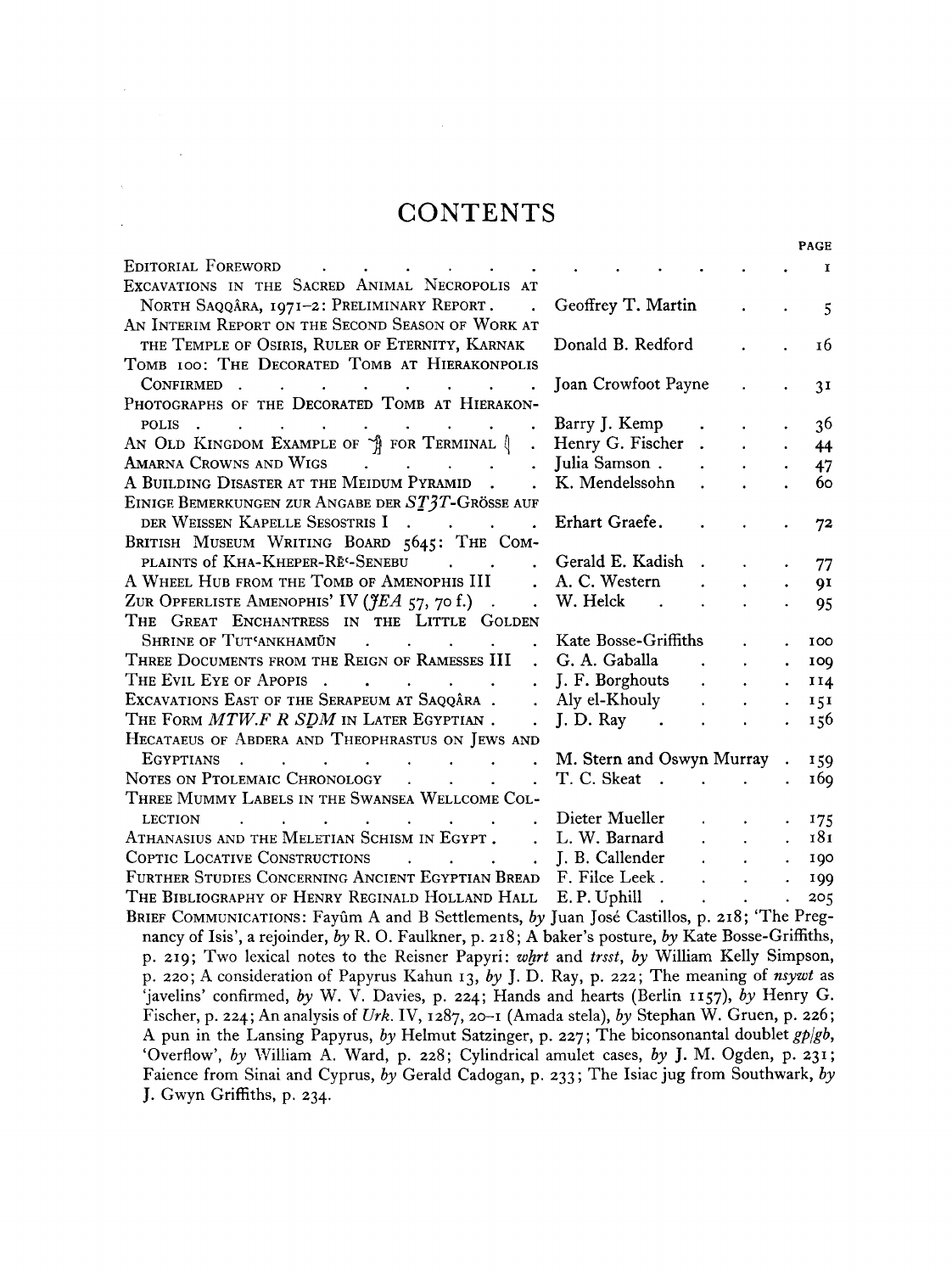#### iv CONTENTS

| <b>KEVIEWS</b>                                                                                                                                                                                          |                              |                      | <b>PAGE</b> |
|---------------------------------------------------------------------------------------------------------------------------------------------------------------------------------------------------------|------------------------------|----------------------|-------------|
| R. GUNDLACH and W. SCHENKEL, Lexikalisch-gramma-                                                                                                                                                        |                              |                      |             |
| tische Liste zu Spruch 335a der altägyptischen Sargtexte                                                                                                                                                |                              |                      |             |
|                                                                                                                                                                                                         | Reviewed by R. O. Faulkner   |                      | 237         |
| LL/CT 335A<br>H. RICKE, Ausgrabungen von Khor-Dehmit bis Bet                                                                                                                                            |                              |                      |             |
| $el$ -Wali<br>$\mathcal{L}^{\mathcal{A}}$ . The contribution of the contribution of the contribution of $\mathcal{L}^{\mathcal{A}}$                                                                     | Geoffrey T. Martin.          |                      | 237         |
| H. GOEDICKE, Re-used Blocks from the Pyramid of Amen-                                                                                                                                                   |                              |                      |             |
| emhet I at Lisht                                                                                                                                                                                        | Geoffrey T. Martin.          |                      | 238         |
| $\mathbf{a}^{(1)}$ , $\mathbf{a}^{(2)}$ , $\mathbf{a}^{(3)}$ , $\mathbf{a}^{(4)}$ , $\mathbf{a}^{(4)}$ , $\mathbf{a}^{(4)}$ , $\mathbf{a}^{(4)}$<br>C. ALDRED, Jewels of the Pharaohs and A. WILKINSON, |                              |                      |             |
| Ancient Egyptian Jewellery                                                                                                                                                                              | Geoffrey T. Martin.          |                      |             |
| E. FEUCHT, Pektorale nichtköniglicher Personen.                                                                                                                                                         | Geoffrey T. Martin.          |                      | 239         |
|                                                                                                                                                                                                         |                              |                      | 240         |
| E. GRAEFE, Untersuchungen zur Wortfamilie bis-.                                                                                                                                                         | Alan B. Lloyd<br>$\sim 100$  |                      | 24I         |
| C. VANDERSLEYEN, Les Guerres d'Amosis, fondateur de la                                                                                                                                                  |                              |                      |             |
| $XVIIIe$ dynastie.<br>$\mathcal{L}(\mathcal{A})$ and $\mathcal{L}(\mathcal{A})$ are also the set of the set of $\mathcal{A}$                                                                            | W. V. Davies.                |                      | 243         |
| E. HORNUNG, Das Grab des Horemhab im Tal der Könige                                                                                                                                                     | C. H. S. Spaull              |                      | 246         |
| G. THAUSING and H. GOEDICKE. Nofretari. A Documen-                                                                                                                                                      |                              |                      |             |
| tation of her Tomb and its Decoration                                                                                                                                                                   | C. H. S. Spaull              |                      | 247         |
| CHR. DESROCHES-NOBLECOURT and CH. KUENTZ, Le                                                                                                                                                            |                              |                      |             |
| Petit Temple d'Abou Simbel, 'Nofretari pour qui se                                                                                                                                                      |                              |                      |             |
| lève le dieu-soleil'<br>$\mathcal{L}(\mathbf{A})$ and $\mathcal{L}(\mathbf{A})$ are also becomes the following                                                                                          | C. H. S. Spaull              |                      | 248         |
| Publications in the series 'Collection scientifique' of the                                                                                                                                             |                              |                      |             |
| Centre de Documentation et d'Études sur l'Ancienne                                                                                                                                                      |                              |                      |             |
| Egypte<br>the contract of the contract of the contract of                                                                                                                                               | C. H. S. Spaull              |                      | 249         |
| A. GÖTTLICHER and W. WERNER, Schiffsmodelle im alten                                                                                                                                                    |                              |                      |             |
| <b>Agypten</b>                                                                                                                                                                                          | R. O. Faulkner               |                      | 253         |
| $\mathcal{L}^{\text{max}}$                                                                                                                                                                              | Kate Bosse-Griffiths         |                      | 253         |
| J. SPIEGEL, Das Auferstehungsritual der Unas-Pyramide                                                                                                                                                   | J. Gwyn Griffiths .          |                      | 254         |
| C. CROZIER-BRELOT, Textes des Pyramides: Index des                                                                                                                                                      |                              |                      |             |
| citations<br>$\mathcal{A}^{\mathcal{A}}$ . The contribution of the contribution of the contribution of $\mathcal{A}^{\mathcal{A}}$                                                                      | J. Gwyn Griffiths .          |                      | 255         |
| W. K. SIMPSON, et al. The Literature of Ancient Egypt                                                                                                                                                   | J. Gwyn Griffiths .          |                      | 255         |
| J. F. BORGHOUTS, The Magical Texts of Papyrus Leiden I                                                                                                                                                  |                              |                      |             |
| $348$ .<br>$\mathcal{L}(\mathcal{A})$ . The contract of the contract of $\mathcal{A}$<br>$\mathbf{r} = \mathbf{r} + \mathbf{r}$ and $\mathbf{r} = \mathbf{r} + \mathbf{r}$                              | J. Gwyn Griffiths .          |                      | 256         |
| E. NAVILLE, Das ägyptische Totenbuch der XVIII. bis                                                                                                                                                     |                              |                      |             |
| XX. Dynastie<br>$\mathbf{u}^{\prime}$ , and $\mathbf{u}^{\prime}$ , and $\mathbf{u}^{\prime}$ , and $\mathbf{u}^{\prime}$ , and $\mathbf{u}^{\prime}$ , and                                             | J. Gwyn Griffiths<br>$\sim$  |                      | 257         |
| PH. DERCHAIN, $Elkab I$ .<br>$\mathcal{L}^{\text{max}}$<br>$\sim 10^{-10}$                                                                                                                              | J. Gwyn Griffiths .          |                      | 257         |
| J.-C. GOYON, Rituels funéraires de l'ancienne Égypte.                                                                                                                                                   | J. Gwyn Griffiths .          | $\ddot{\phantom{a}}$ |             |
| M. MALAISE, Antiquités égyptiennes et Verres du Proche-                                                                                                                                                 |                              |                      | 259         |
| Orient ancien des Musées Curtius et du Verre à Liège E. P. Uphill.                                                                                                                                      |                              |                      |             |
|                                                                                                                                                                                                         |                              |                      | 259         |
| DOWS DUNHAM and G. A. REISNER, The Barkal Temples E. P. Uphill                                                                                                                                          | $\ddot{\phantom{a}}$         |                      | 260         |
| I. HOFMANN, Studien zum meroitischen Königtum                                                                                                                                                           | E. P. Uphill<br>$\mathbb{R}$ |                      | 262         |
| J. A. WILSON, Thousands of Years<br>$\ddot{\phantom{a}}$                                                                                                                                                | E. P. Uphill                 |                      | 264         |
| S. SAUNERON, Le Voyage en Égypte de Jean Palerne,                                                                                                                                                       |                              |                      |             |
| Forésien 1581<br>the contract of the contract of                                                                                                                                                        | E. P. Uphill                 |                      | 264         |
| J. D. WORTHAM, British Egyptology 1549-1906.                                                                                                                                                            | E. P. Uphill                 |                      | 265         |
| E. BRUNNER-TRAUT, Altägyptische Tiergeschichte und                                                                                                                                                      |                              |                      |             |
| Fabel<br>$\bullet$ .<br><br><br><br><br><br><br><br><br><br><br><br><br><br><br><br><br><br><br><br><br><br><br><br><br><br><br><br><br><br><br><br><br><br>                                            | E. P. Uphill                 |                      | 266         |
| I. GRUMACH, Untersuchungen zur Lebenslehre des                                                                                                                                                          |                              |                      |             |
| Amenope<br>$\ddot{\phantom{a}}$<br><b>Contract Contract Street</b><br>$\bullet$ .<br><br><br><br><br><br><br><br><br><br><br><br><br><br><b>Contract Contract</b>                                       | P. V. Johnson                |                      | 266         |
| F. M. H. HAIKAL, Two Hieratic Papyri of Nesmin. II                                                                                                                                                      | R. O. Faulkner               |                      | 268         |
| R. O. FINK, Roman Military Records on Papyrus [J. David Thomas]                                                                                                                                         |                              |                      | 268         |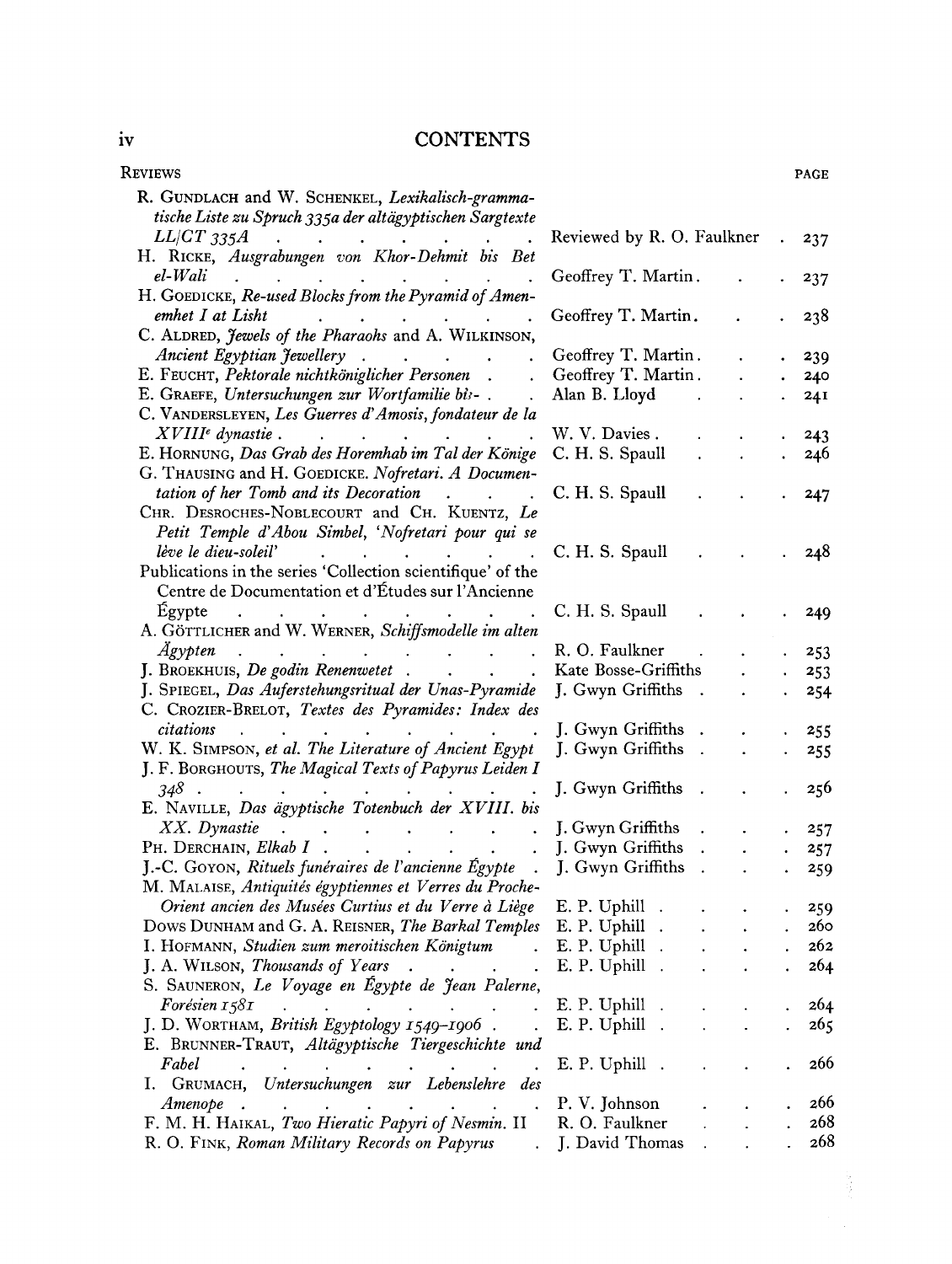#### CONTENTS <sup>v</sup>

| E. G. TURNER, Greek Manuscripts of the Ancient World J. David Thomas 270<br>B. E. DONOVAN, Euripides, Papyri I, Texts from Oxy-                  |  |  |  |
|--------------------------------------------------------------------------------------------------------------------------------------------------|--|--|--|
| <i>rhynchus</i> P. J. Parsons 271                                                                                                                |  |  |  |
| G. M. BROWNE, Documentary Papyri from the Michigan<br><i>Collection</i> P. J. Parsons 272                                                        |  |  |  |
| D. H. SAMUEL, ed. Proceedings of the Twelfth Inter-<br>national Congress of Papyrology (and a control of D. J. Parsons contract a control of 272 |  |  |  |
| A. E. SAMUEL, et al. Death and Taxes, Ostraka in the                                                                                             |  |  |  |
| Royal Ontario Museum, I P. J. Parsons 273                                                                                                        |  |  |  |
| Other books received 275                                                                                                                         |  |  |  |

### LIST OF PLATES

 $\mathcal{O}(\mathcal{O}(\log n))$ 

 $\sim 10^{-11}$ 

| PLATES I-XVII        | North Saqqâra, 1971-2 between pp. 8 and 9                         |                         |
|----------------------|-------------------------------------------------------------------|-------------------------|
| PLATES XVIII-XXII    | The Temple of Osiris, Karnak between pp. 24 and 25                |                         |
| PLATES XXIII-XXV     | The Decorated Tomb of Hierakonpolis                               | between $pp.$ 32 and 33 |
| PLATES XXVI-XXIX     | Amarna Crowns and Wigs between pp. 56 and 57                      |                         |
| PLATES XXX, XXXI     | A Building Disaster at the Meidum Pyramid between pp. 60 and 61   |                         |
| PLATES XXXII, XXXIII | British Museum Writing Board 5645 . between pp. 88 and 89         |                         |
| PLATE XXXIV          | A Wheel Hub from the Tomb of Ameno-                               |                         |
|                      | phis III $\cdots$ $\cdots$ $\cdots$                               | facing $p.92$           |
| PLATES XXXV, XXXVI   | The Little Golden Shrine of Tut'ankha-                            |                         |
|                      | $min$ between pp. 104 and 105                                     |                         |
|                      | PLATES XXXVII, XXXVIII Three Documents from the Reign of          |                         |
|                      | Ramesses III between pp. 112 and 113                              |                         |
| PLATE XXXIX          | The Evil Eye of Apopis facing p. 136                              |                         |
| PLATES XL, XLI       | Excavations East of the Serapeum, Saqqâra between pp. 152 and 153 |                         |
| PLATE XLII           | Three Mummy Labels in the Swansea Well-                           |                         |
|                      |                                                                   | facing $p. 176$         |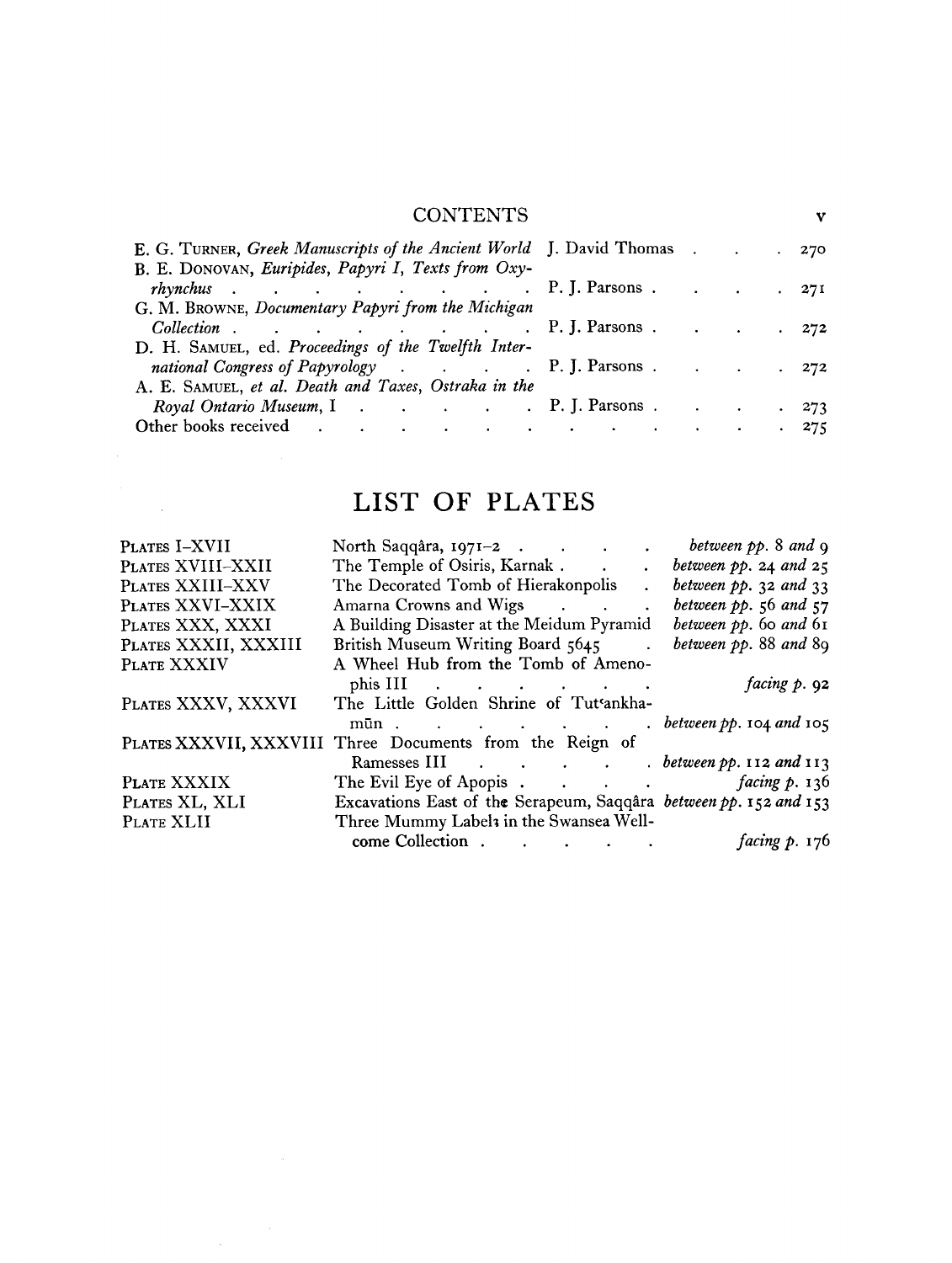## AN OLD KINGDOM EXAMPLE OF  $\hat{\mathcal{A}}$ FOR TERMINAL  $\langle$

*By* HENRY G. FISCHER

THE west wall of the chapel of *Mry-nswt,* which was excavated by Reisner at Giza (G 1301), has recently been acquired by the Detroit Institute of Fine Arts and will be presented in volume 51 of the Institute's Bulletin.<sup>1</sup> One detail is so curious, however,



that it merits fuller treatment. On the right inner jamb of the false door a funerary servant carries, like his counterpart on the side opposite, an offering for the tomb owner (fig. 1). At first glance the offering appears to be a statue, as in Davies, *Antefoker,*  pi. 21, where standing figures are similarly carried. But on closer examination it will be noticed that the feet of the figure do not quite touch the base—if that is what it is. Furthermore the apparent base is divided, throughout its length, by close-set vertical lines, which are traversed by a single horizontal band. A base of this kind is not known

**1 Mentioned in his** *History of the Giza Necropolis,* **I, 382. The wall was purchased from the Museum of Fine Arts in Boston and the present Detroit accession number is 71.292.**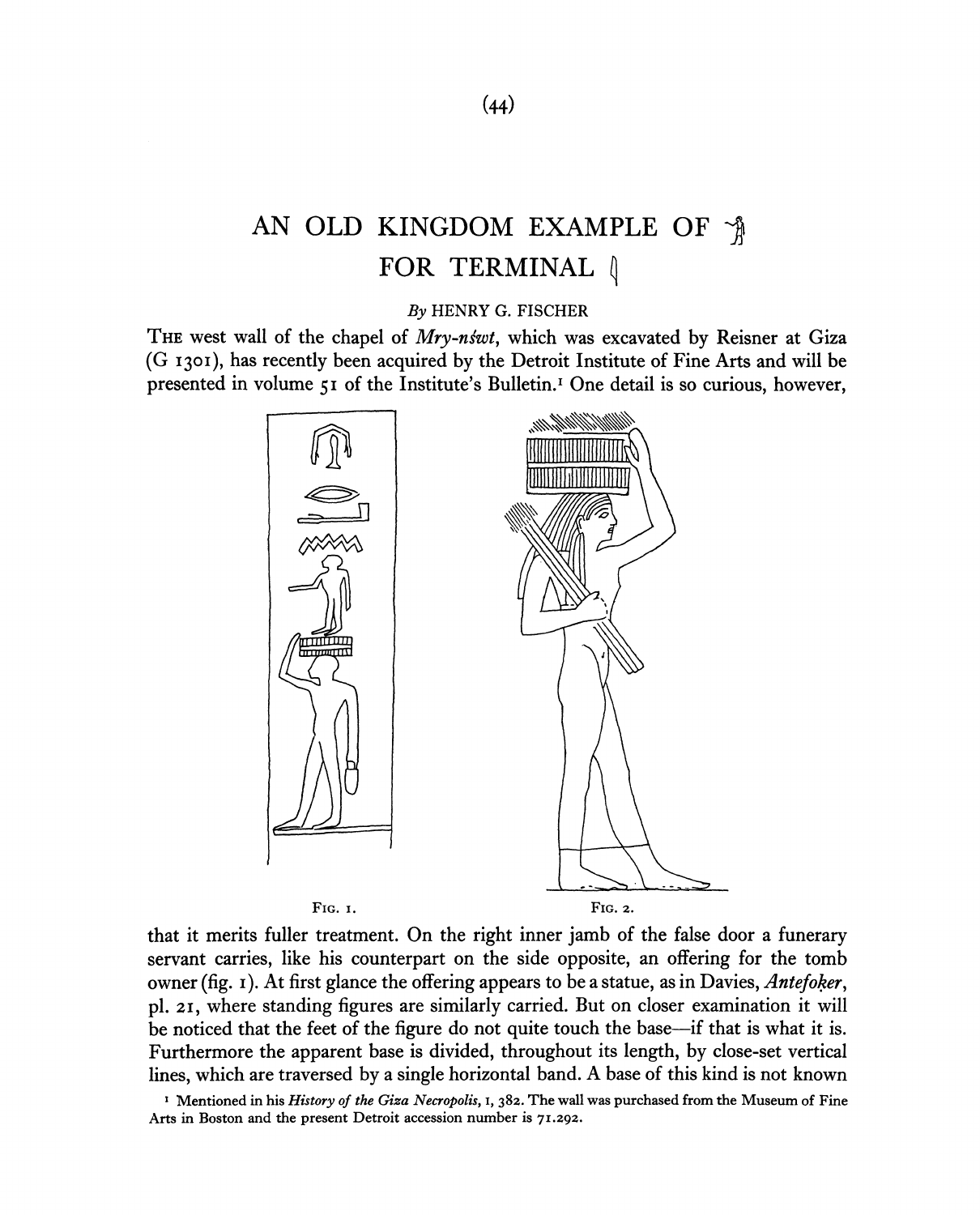from contemporary statues, nor is the attitude, which is evidently to be interpreted as a gesture of invocation.

The last consideration does not exclude the possibility that a statue is represented, since representations of statuary might on occasion have included attitudes that are not attested by surviving examples in stone, metal, or wood.<sup>1</sup> But the criss-crossed pattern on the rectangle beneath the figure almost certainly represents reed-work, and this is entirely inappropriate for the base of a statue, which was almost always painted black, the colour of earth;<sup>2</sup> the same rule is followed in the one case wheremost exceptionally—the block on which a statue is seated shows a reed-work pattern.<sup>3</sup>

If the base of a statue is excluded, the object in question can only be interpreted as a box. At least one actual box dating to the Old Kingdom imitates reed-work,<sup>4</sup> and the reliefs of at least one Giza tomb chapel show representations of boxes that are almost identical to the one under consideration (fig. 2).<sup>5</sup> Although the comparable boxes are carried by women, boxes showing less detail are sometimes carried on the heads<sup>6</sup> or shoulders of men<sup>7</sup> in other cases.

If the figure is not carried by the larger offering bearer below it, it must belong to the inscription which names the bearer. The rather disproportionate size presents no objection if compared with the surrounding inscriptions, which show a considerable amount of variation in scale. The crux of the matter, then, is the explanation of  $\sum_{n=1}^{\infty}$ following the title *hm-h* 'funerary priest'. I believe the solution is as simple as it is surprising. The first two signs clearly refer to the god *Re,* and it is almost equally certain that the entire group represents the name *Ny-Rr.* Theophoric names of this pattern almost always show a terminal  $\parallel$ , and  $Ny-R$  is in fact written  $\bigcap_{m=1}^{\infty}$  in another Old Kingdom inscription.<sup>8</sup> Thus  $\hat{A}$  replaces  $\hat{A}$  in the present case.

1 E.g. R. Macramallah, *Le Masfaba d'Idout,* pi. 9: a standing woman who holds a lotus to her face. But the lotus was probably introduced because the figure originally represented a man who held a staff.

2 A total of 33 out of 43 Old Kingdom examples in L. Borchardt's *Statuen und Statuetten,* 1. Most of the exceptions are grey, or a mixture of red and black, imitating granite.

3 A.-M. Abu Bakr, *Excavations at Giza 1949-1950,* pi. 20.

4 Turin Suppl. 15709, E. Scamuzzi, *Egyptian Art in the Egyptian Museum of Turin,* pi. 11.

5 S. Hassan, *Giza,* 11, 119, fig. 128, and fig. 137, foil. p. 122. Fig. 2 shows a detail of the latter. Also the det. *of pi* 'carry', *LD* 11, 22(d). <sup>6</sup> Abu Bakr, ibid. 52, fig. 38; 114, fig. 95c; Cairo Cat. 1384. 7 Hassan, *Giza,* v, 266, fig. 122; vi, Part 3, 113, fig. 97. M. Murray, *Seven Memphite Tomb Chapels,* pi. 15. 8 A. Mariette, *Les Mastabas de VAncien Empire,* 180; *ASAE* 10 (1910), 119-21, the latter the hypocoristicon of a Ny-m<sup>set</sup>-R<sup>c</sup>. Cf. <sup>[]</sup> { <sup>m</sup><sub>1</sub>, H. Junker, *Giza*, vIII, 175; *LD* II, 50a, 53a; Mariette, *Mastabas*, 181; Berlin 11468, 11866 *(Aeg. Inschr.* 1, 39, 40); \*\* (@www.fluss. Atlas, III, pl. 54; Bulletin of the Art Division of the *Los Angeles County Museum* i, no. 2 (Fall, 1947), 6, fig. 3; <u>®</u> — (, R. Paget and A. Pirie, Ptah-hetep, pl. 33;  $\sum_{n=1}^{\infty}$  ibid. and Junker, *Giza*, viii, 28;  $\sum_{n=1}^{\infty}$  (var.  $\sum_{n=1}^{\infty}$ ), Hassan, *Giza*, ix, 59-60, Paget and Pirie, Ptah-hetep, pls. 33, 37; Anthes, *Hatnub*, pl. 9 (Gr. 2, 2);  $\sum_{n=0}^{\infty}$ , Cerný-Gardiner-Peet, Sinai, pls. 7, 13; ( n *HH* J ""\*\*(]> Davies, *Deir el Gebrdwi,* n, pi. 9; Cairo Cat. 1579; Macramallah, *Idout,* 20 (cf. Edel, ZÄS 85 [1960], 79-80). Exceptions:  $\int_{0}^{\pi}$  — (Ny-Pth), Junker, Gîza, 11, 118; (In ) —, LD 11, pl. 115, 1. The final  $\int$  does not appear in names like *Ny kiw*-NN, even if *Ny* is written last (Ranke, *Personennamen*,

*l ,* <sup>J</sup>73> 4; 180, 12, 13, 14; 422, 22; 423, 5; n, 294, 3; 295, 27). Nor does it appear in names of the pattern Ny-NN if Ny is written first (ibid. 1, 172, 24; 173, 9; 11, 295, 28), or in names earlier or later than the Old Kingdom (ibid. II, 294, 16, 19, 24).